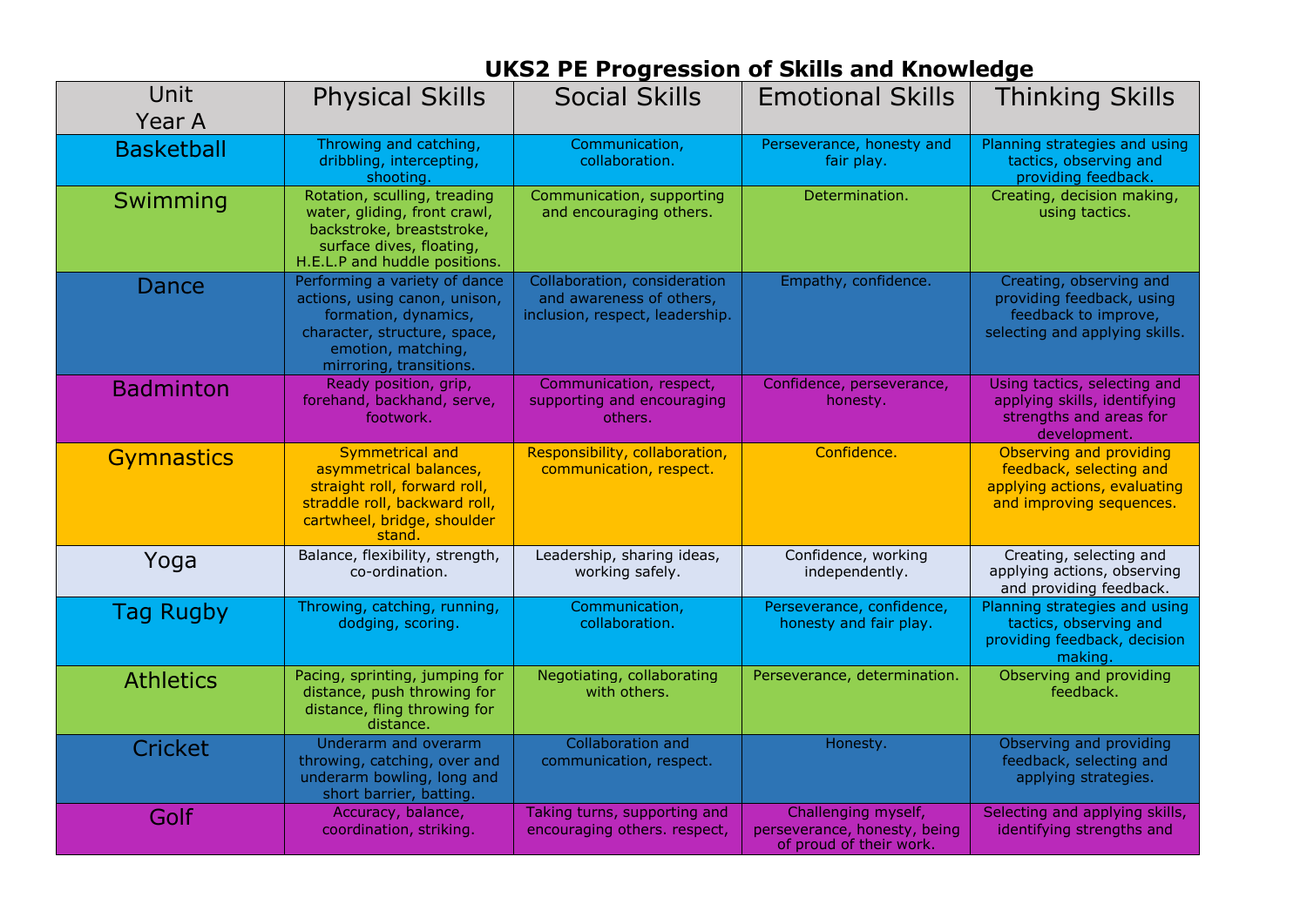## **UKS2 PE Progression of Skills and Knowledge**

|         |                                                                                                          | communication, sharing and<br>agreeing on ideas. |          | areas for development,<br>creativity.            |
|---------|----------------------------------------------------------------------------------------------------------|--------------------------------------------------|----------|--------------------------------------------------|
| Tennisl | Forehand groundstroke,<br>backhand groundstroke,<br>forehand volley, backhand<br>volley, underarm serve. | Collaboration,<br>communication, respect.        | Honesty. | Using tactics, Selecting and<br>applying skills. |

| Unit              | Lesson 1                                                                                                                                                                             | Lesson 2                                                                                                                                                                  | Lesson 3                                                                                                                                          | Lesson 4                                                                                                                                                  | Lesson 5                                                                                                                                                  | Lesson 6                                                                                                     |                                                   |                                          |
|-------------------|--------------------------------------------------------------------------------------------------------------------------------------------------------------------------------------|---------------------------------------------------------------------------------------------------------------------------------------------------------------------------|---------------------------------------------------------------------------------------------------------------------------------------------------|-----------------------------------------------------------------------------------------------------------------------------------------------------------|-----------------------------------------------------------------------------------------------------------------------------------------------------------|--------------------------------------------------------------------------------------------------------------|---------------------------------------------------|------------------------------------------|
| <b>Basketball</b> | Put you non-<br>dribbling arm<br>out to protect<br>the ball from<br>vour<br>opponent.<br><b>Turn your</b><br>body to create<br>a barrier<br>between the<br>defender and<br>the ball. | Look to move<br>into a space that<br>will make it<br>easier for your<br>team to score.<br>Use a change of<br>pace and change<br>od direction to<br>lose your<br>opponent. | Dribble if you<br>have space to do<br>SO.<br>Pass if you can get<br>the ball close to<br>the goal.<br>Pass if you cannot<br>beat the<br>defender. | <b>Bend your</b><br>knees so that<br>you can<br>change<br>direction at<br>speed.<br><b>Stay between</b><br>the basket and<br>the person<br>with the ball. | <b>Balance with your</b><br>feet shoulder<br>width apart.<br>Elbow under the<br>ball.<br>Eyes look at the<br>target.<br>Follow through<br>with your hand. | Be clear and<br>fair when<br>refereeing.<br>Use the rules to<br>play fairly and<br>help the game<br>to flow. |                                                   |                                          |
| Swimming          |                                                                                                                                                                                      |                                                                                                                                                                           |                                                                                                                                                   |                                                                                                                                                           |                                                                                                                                                           |                                                                                                              |                                                   |                                          |
| Dance             | Copy and repeat Work<br>a set dance<br>phrase showing<br>confidence in<br>movements.                                                                                                 | collaboratively<br>with a partner to<br>explore and<br>develop the dance<br>idea.                                                                                         | Use changes in level Copy and create<br>and speed when<br>choreographing.                                                                         | actions using a<br>prop as a dance<br>stimulus.                                                                                                           | Use choreographing Select actions and Choreograph a<br>devices to improve dynamics to<br>how the<br>performance looks. characters.                        | convey different                                                                                             | dance that<br>shows<br>contrasting<br>characters. | Communicate a<br>story through<br>dance. |
| <b>Badminton</b>  | <b>Develop</b><br>footwork and<br>the forehand<br>and backhand<br>grip.                                                                                                              | Develop the<br>backhand serve<br>lover a net.<br>Develop rallying<br>using an overhead<br>forehand clear.                                                                 | Develop the<br>forehand serve over score points and<br>la net.                                                                                    | Learn how to<br>play in<br>competitive<br>games.                                                                                                          | Develop backhand<br>clear and apply this<br>to game situations.                                                                                           | Show respect,<br>honesty and fair<br>play when<br>competing<br>against an<br>opponent.                       |                                                   |                                          |
| <b>Gymnastics</b> | Be able to<br><b>perform</b><br>symmetrical and straddle and                                                                                                                         | Develop the<br>straight, forward,                                                                                                                                         | Be able to explore<br>different methods of perform<br>travelling, linking                                                                         | Be able to<br>progressions of                                                                                                                             | <b>Explore matching</b><br>and mirroring using a partner<br>actions both on the sequence using                                                            | Be able to create                                                                                            |                                                   |                                          |